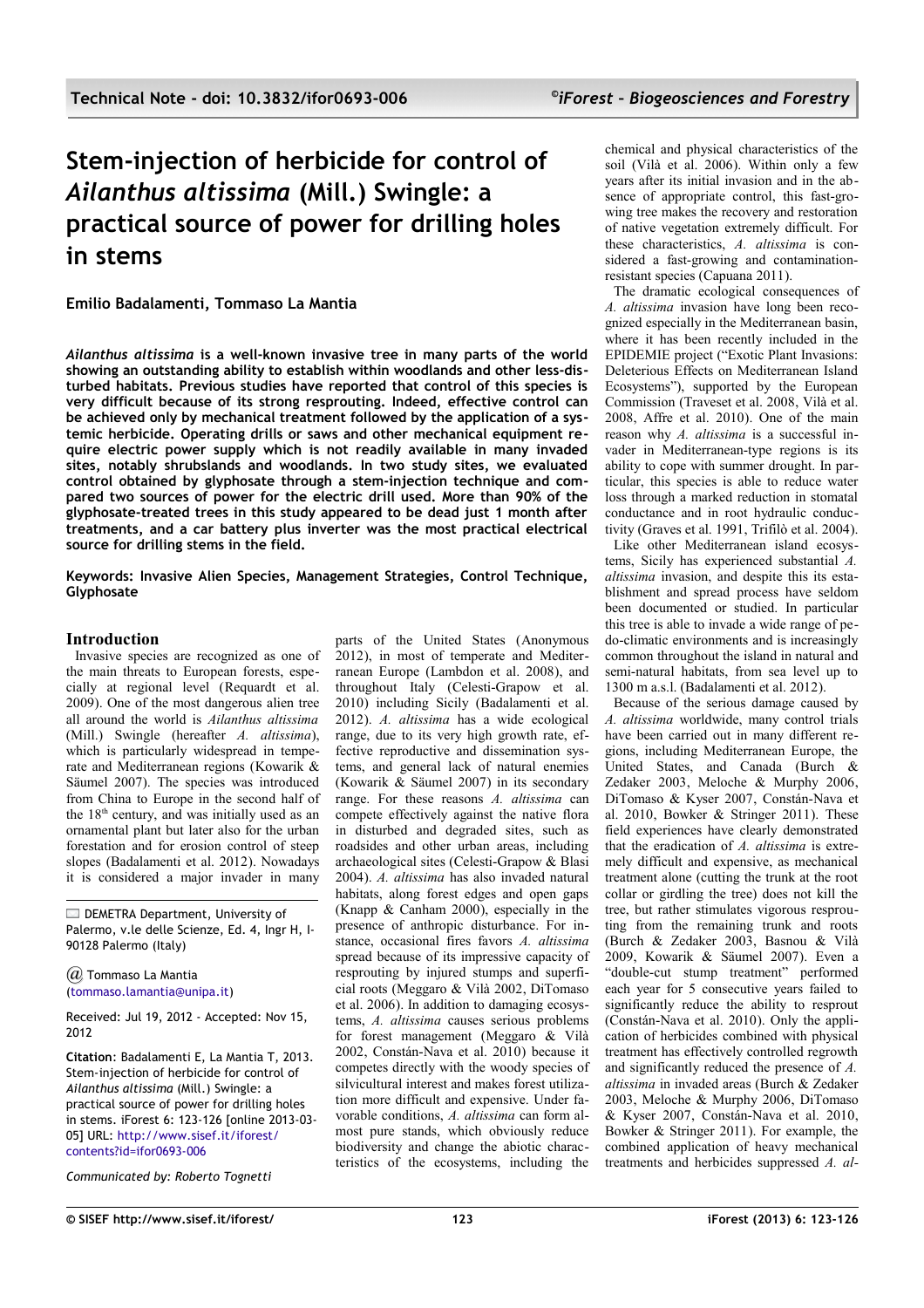*tissima* in *Carrascal de la Font Roja* Natural Park (Alicante Province, SE Spain), where the first signs of recovery by the natural vegetation were observed 5 years after the treatments were applied (Constán-Nava et al. 2010).

One of the herbicides that has given satisfactory control of *A. altissima* is glyphosate, so that it is considered "a mainstay of woody plant vegetation management" (Blair et al. 2006). In our study we used this chemical, and we attempted to identify a practical way to control *A. altissima* in woodlands and other remote areas where main electricity is not easily accessed.

## **Materials and methods**

#### *The study sites*

The trials were carried out at two sites near Palermo (NW Sicily) at altitudes between 50 and 100 m a.s.l. and over surfaces of about 500 m<sup>2</sup> . The first site was an abandoned orchard in a suburban environment (38° 06' 28.91" N, 13° 19' 24.91" E), and the second site was a semi-natural community afforested with *Pinus halepensis* Mill (38° 05' 40.82" N, 13° 15' 41.32" E). Both sites have been heavily invaded by *A. altissima* and share a typical Mediterranean climate, with about 600 mm of rainfall per year, concentrated during the coldest months. The average annual temperature is 19 °C (Drago et al. 2002). Despite similar climatic conditions, the two sites are ecologically different because of differences in management. At the first site, the abandonment of cultivation has enabled the rapid invasion by *A. altissima*, and although some orchard trees are still evident, *A. altissima* is the dominant species. At the second site, the presence of a simplified forest ecosystem, due to frequent human disturbance, along with the absence of control interventions, have favored *A. altissima* spread. This non-native tree is able to establish quickly in forest clearings and along forest borders, from which it gradually spreads into adjacent forested areas.

### *Treatments*

Experiments were carried out in early August, late in the vegetative growth of *A. altissima*, when an injected herbicide is readily translocated to the roots (Hoshovsky 1988). In each site a total of 40 trees, randomly chosen, were treated with undiluted glyphosate (Myrtos® 360 SL, NUFARM Italia srl, Milan -  $360 \text{ g}$  lt<sup>-1</sup>) that was injected into holes drilled into the stems. One ml of the herbicide was used when DBH (diameter at breast height) of trees was lower than 8 cm (20 trees per site), while 2 mL were used when DBH was larger than 8 cm (20 trees per site). The average DBH of the stand was 14 cm. Trunk holes were located 1 m above the soil surface, about 5 cm deep into the



<span id="page-1-0"></span>**Fig. 1** - Recommended equipment for drilling for stem-injection technique. Before the battery is taken to the field, it is charged with the blue inverter, which is connected to the elec tricity grid via a plug (A) and connected to the battery via the positive and negative poles (B and C, which are not connected to the battery in the figure). In the field, the charged battery feeds a second inverter via cables (F and G - via the positive and negative poles D and E), and the inverter supplies power via another cable to the drill.

stem or trunk. One hole was drilled into each tree. We also compared drill bits (Krino® , Italy) with a diameter ranging from 8 to 10 mm. Drilling a few holes, we preli-minarily verified that 10-mm diameter drill bits are best suited to put the fixed rate of glyphosate.

The herbicide was injected with a plastic syringe. The injected holes were pointed downward (at  $45^{\circ}$ ), and after injection each hole was sealed with a wound-sealing compound in order to reduce the chance of herbicide spreading from the application site to the surrounding vegetation. The canopy of the treated trees was visually assessed about 1 month (September 2011, short-term evaluation) and 8 months (April 2012, long-term evaluation) after treatments.

### *The control techniques applied in the field*

The availability of main electricity in remote areas is a recurring problem, and we therefore compared a drill with rechargeable battery (cordless drill, Black & Decker<sup>®</sup>),

and a car battery (12 V, 70 Ah, Unienergy® , Italy) plus one car battery charger (Life® , Italy), and one inverter (GBC, Italy) to transform a 12 V CC to 220V AC, as to connect the car battery to the drill - see [Fig. 1\)](#page-1-0). In the first site 30 stems were drilled with power system one and 10 with the power system two, while in the second site we applied only the power system two. We took into account not only the working speed, but also technical and operational feasibility of these two possible sources of power.

# **Results**

In both studied areas more than 90% of the glyphosate-treated *A. altissima* trees appeared to be dead one month after treatments and these results were confirmed 8 months later [\(Tab. 1\)](#page-1-1). Non-treated *Ailanthus* trees and non-target woody species within the sampling areas remained healthy.

Comparing the two drilling systems adopted in the present study, we found that cordless drill usually works for no more than one hour, allowing the treatment of about 30

<span id="page-1-1"></span>**Tab. 1** - Dead tree mortality of *Ailanthus altissima* after treatment with glyphosate.

| <b>Study sites</b>                                              | one month<br>(%) | Dead trees after Dead trees after<br>eight months<br>$\frac{9}{0}$ |
|-----------------------------------------------------------------|------------------|--------------------------------------------------------------------|
| Abandoned orchards. Trees with $DBH < 8$ cm                     | 95               | 95                                                                 |
| Abandoned orchards. Trees with $DBH > 8$ cm                     | 90               | 90                                                                 |
| <i>Pinus hale pensis</i> afforestation. Trees with $DBH < 8$ cm | 95               | 95                                                                 |
| <i>Pinus hale pensis</i> afforestation. Trees with $DBH > 8$ cm | 90               | 90                                                                 |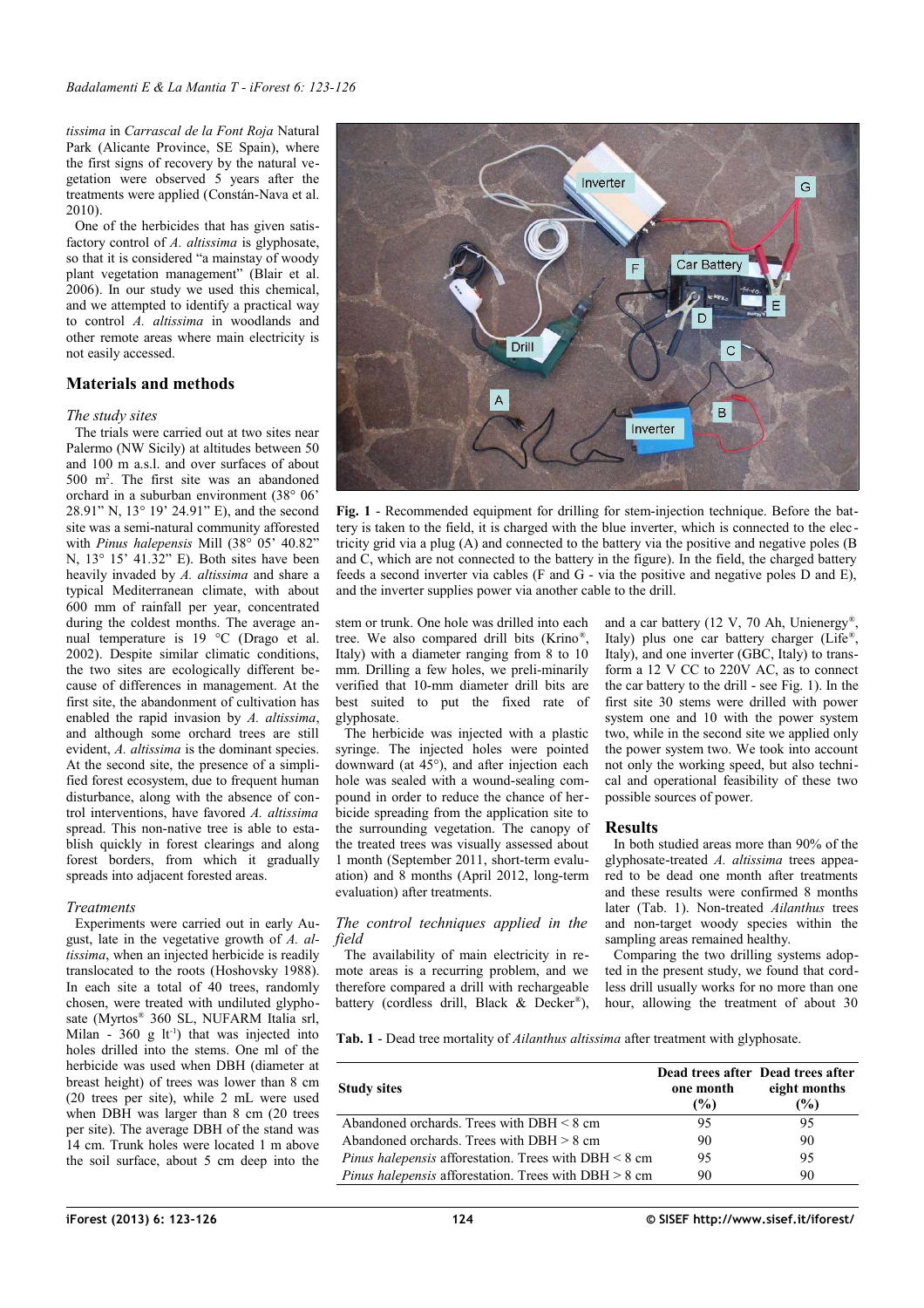<span id="page-2-0"></span>**Tab. 2** - Comparison between three electrical sources used to power the drill.

| <b>Parameters</b>                                                | <b>Cordless</b><br>drill          | Drill<br>(with car battery) | Electrical<br>drill                       |
|------------------------------------------------------------------|-----------------------------------|-----------------------------|-------------------------------------------|
| Practical efficiency<br>(in woods or in mountains)               | High                              | High                        | None<br>(impossible to<br>get used)       |
| Efficiency (number of trees<br>treated with one charged battery) | About 30                          | About 180                   |                                           |
| Duration of a fully<br>charged battery                           | Approximately<br>one hour         | Approximately<br>six hours  |                                           |
| Working speed                                                    | The highest<br>(over small areas) | High                        | High<br>(only near)<br>electrical supply) |

stems. By contrast, the second method, consisting of a fully charged car battery connected to an inverter and to the drill, allowed to drill the remaining 50 trees (10 in the first site and 40 in the second site) before running out of power. As we verified that a fully charged car battery lasts about 6 hours, up to 180 stems could be treated with a single battery recharge [\(Tab. 2\)](#page-2-0).

### **Discussion**

Effective methods for controlling *A. altissima* are urgently needed all around the world and should be immediately implemented, especially into woodlands and other forested sites heavily invaded by this fast-growing tree. Previous studies concerning the control of *A. altissima* by stem-injection of herbicides (Burch & Zedaker 2003, Meloche & Murphy 2006, DiTomaso & Kyser 2007, Constán- Nava et al. 2010, Bowker & Stringer 2011) do not provide detailed information on which application methods are practical and actually feasible in the field. In this work, we applied an effective and simple way to clear *Ailanthus*-infested areas also in faraway, hardly-accessible, rugged locations, as in many forest sites in southern Italy.

We have chosen to use the glyphosate - a non-selective systemic herbicide - because of its effectiveness in other control trials concerning *A. altissima* (*e.g.*, Constán-Nava et al. 2010), and we chose stem-injection technique because it can be applied to many trees in fairly short time, minimizing the quantity of required herbicide (DiTomaso & Kyser 2007, Meloche & Murphy 2006). In other experiments, glyphosate has also been used to fill the cut in trunks caused by "machete" (Buddenhagen et al. 2004), while in Palermo city (Sicily) local gardeners are used to control *Ailanthus*-infested sites by injecting glyphosate in holes created by drill.

Herbicide injection has to be carried out very carefully, as glyphosate may cause skin or eyes irritation after direct exposure in humans, and also some animal species, in particular amphibians and fishes, are susceptible to poisoning (Bradberry et al. 2004, Howe et al. 2004, Ayoola 2008, Relyea & Jones 2009). This is particularly true for some glyphosate-based herbicide, which are specifically toxic in aquatic environments. However, in terrestrial ecosystems glyphosate has low mobility, as it is rapidly adsorbed by soil colloids and eventually inactivated by microbial degradation (Schuette 1998, Busse et al. 2001). For this reason, glyphosate is one of the most commonly used herbicides in natural areas (Tu et al. 2001 - see also references therein). To prevent any possible environmental risk, stem injection joined with the subsequent cover of the drilled holes is the safest technique to be used in natural habitats or in areas to be preserved. Our experiments confirmed that glyphosate injection could be a safe method of control even in presence of native significant species.

According to DiTomaso & Kyser (2007), we found that the application rate of 1 mL of glyphosate per tree is effective when DBH is  $\leq$  8 cm, but 2 mL is needed when DBH  $\geq$  8 cm. Our results are consistent with other researches which provided a high mortality of plants treated by stem-injection or with the  $EZ\text{-}Jet@$  application system (Meloche & Murphy 2006, DiTomaso & Kyser 2007, Bowker & Stringer 2011), also in the case where sprouts following a cut-stump treatment (Harrington & Miller 2005, Meloche & Murphy 2006, DiTomaso & Kyser 2007, Constán-Nava et al. 2010).

Although previous studies demonstrated that herbicide is best applied *via* holes drilled into the stem (*e.g.*, DiTomaso & Kyser 2007), the electrical source to power the drill was not previously taken into consideration. Use of the electrical drill is only feasible when the electrical supply is close to the interventions areas, though the presence of long electrical cables in the field is unsafe, mainly when the terrain is rough or steep. Generators are quite efficient but are usually heavy to be carried and thus are suitable only for treating small and easily-accessible areas. A cordless drill would be the best solution, but the batteries usually cannot supply adequate power; its use is therefore discouraged unless the unit can be readily recharged or treatment has to be applied to few

trees. Based on our field trials, we recommend the use as power supply of a fully charged car battery (usually delivering a peak current of 450 A). Car batteries are relatively light, can therefore be readily moved to different locations in the field, and can be used with short cables. Although they are heavier than a cordless drill, car batteries are able to supply power for a much longer time (see [Tab. 2\)](#page-2-0) and so they should be suitable for *Ailanthus* control in natural settings, over wide areas and on hillsides. As for the drill regards bits, 10-cm-long and 10 mm-diameter helical bits enable to drill holes quickly and with little effort.

## **Conclusion**

In conclusion, invasion by *A. altissima* is a serious problem all around the world, and calls for suitable solutions to hinder its unobstructed spread. Although injection of glyphosate (and of other herbicides) into holes drilled into stems kills the trees, a power supply is needed for the drill, and obtaining electrical power in remote areas can be difficult. We think that our technique could be readily applied in the field, not only in suburban areas but also in natural areas such as forests and other woodlands.

## **Acknowledgments**

The research was performed under the Agreement with the Department of Agriculture and Forestry of the Sicilian Region: "*Analisi dei sistemi seminaturali e degli agro ecosistemi nei sistemi insulari mediterranei: Isola di Lampedusa, pantani di Vendicari e sistemi agricoli regionali ad Alto Valore Naturale* (AVN)". We thank Giuseppe La Mantia, John J. Borg, Salvatore Pasta and Davide Molone for their assistance.

# **References**

- Affre L, Suehs CM, Charpentier S, Vilà M, Brundu G, Lambdon P, Traveset A, Hulme PE (2010). Consistency in the habitat degree of invasion for three invasive plant species across Mediterranean islands. Biological Invasions 12: 2537-2548. - doi: [10.1007/s10530-009-9662-6](http://dx.doi.org/10.1007/s10530-009-9662-6)
- Anonymous (2012). Tree of heaven. The Invasive Plant Atlas of the United States, no. 309. [online] URL: [http://www.invasiveplantatlas.org/](http://www.invasiveplantatlas.org/subject.html?sub=3003) [subject.html?sub=3003](http://www.invasiveplantatlas.org/subject.html?sub=3003)
- Ayoola SO (2008). Toxicity of glyphosate herbicide on Nile tilapia (*Oreochromis niloticus*) juvenile. African Journal of Agricultural Research 3 (12): 825-834. [online] URL: [http://www.aca](http://www.academicjournals.org/ajar/pdf/pdf%202008/Dec/Ayoola.pdf)[demicjournals.org/ajar/pdf/pdf%202008/Dec/Ayoola.pdf](http://www.academicjournals.org/ajar/pdf/pdf%202008/Dec/Ayoola.pdf) Badalamenti E, Barone E, Pasta S, Sala G, La Mantia T (2012). *Ailanthus altissima* (Mill.)
- Swingle (fam. Simaroubaceae) in Sicilia e cenni storici sulla sua introduzione in Italia (*Ailanthus altissima* (Mill.) Swingle (fam. Simaroubaceae) in Sicily and historical remarks on its introduction in Italy). Naturalista siciliano S. IV, 36 (1):